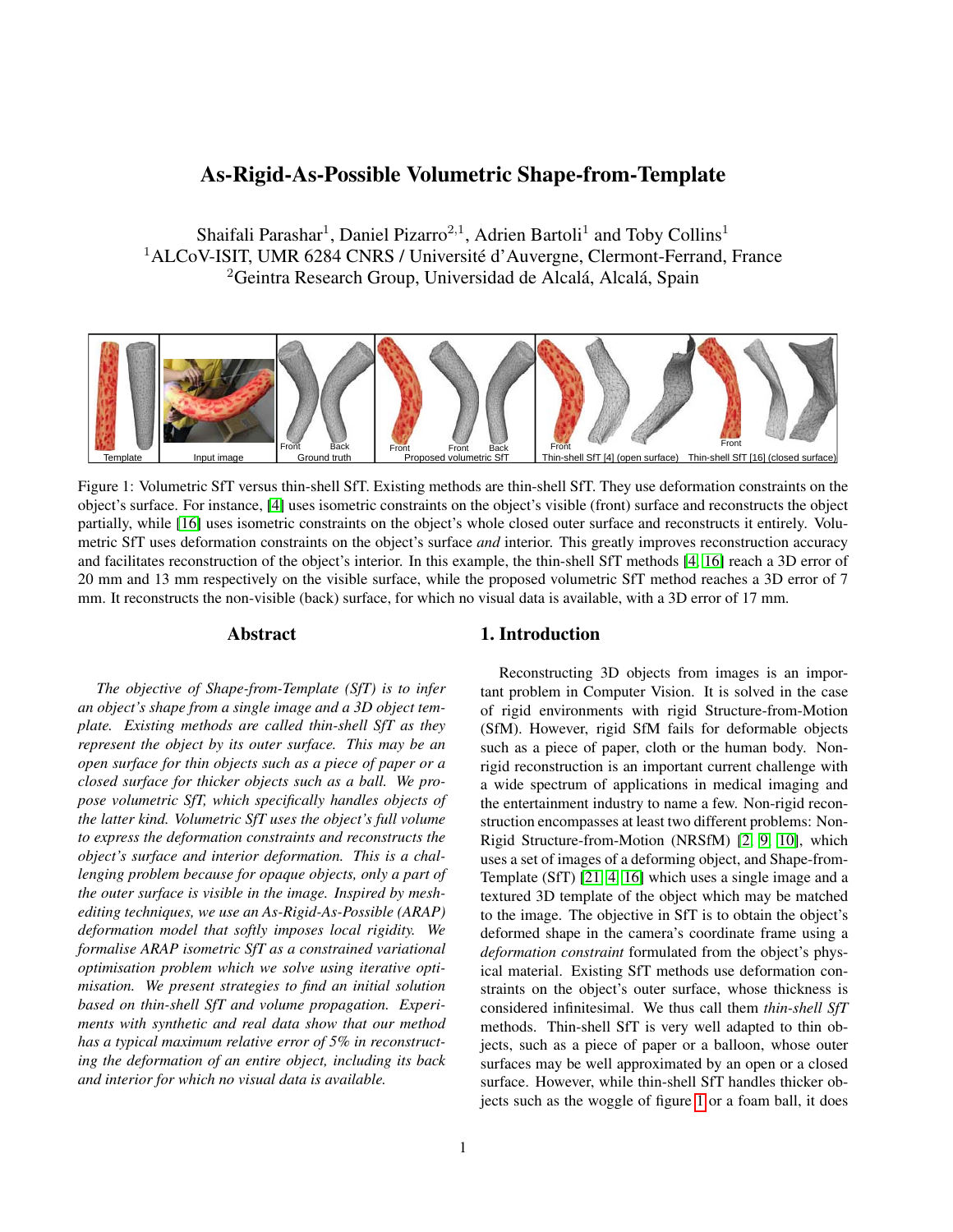not fully exploit the strong constraints induced by the object's non-empty interior.

We bring SfT one step further by introducing *volumetric SfT*, defined as an SfT method which uses a deformation constraint on the object's outer surface and interior. An example is shown in figure [1.](#page-0-0) Volumetric SfT reconstructs the object's interior deformation, which is not reconstructed by thin-shell SfT, and reconstructs the object's outer surface more accurately than thin-shell SfT thanks to the stronger deformation constraint it uses. Volumetric SfT is challenging as only the front part of the object's surface is visible in the image: the object's back surface and interior have to be inferred with no direct visual observations. We propose to instantiate volumetric SfT using the As-Rigid-As-Possible (ARAP) deformation model, which has been used extremely successfully in Computer Graphics [\[23,](#page-8-6) [27\]](#page-8-7). The ARAP model maximises local rigidity while penalising stretching, sheering and compression. More specifically, ARAP has been widely used to perform mesh editing of animated characters [\[28,](#page-8-8) [29\]](#page-8-9) because the resulting deformations locally preserve the object's structure.

Contrary to thin-shell SfT, volumetric SfT is largely unexplored. The closest method to volumetric SfT is per-haps [\[26\]](#page-8-10), where SfT has been combined with silhouettebased reconstruction. The template is first reconstructed from a reference image using a silhouette-based method inspired from [\[13\]](#page-8-11). This method reconstructs objects that have a plane of symmetry parallel to the image plane and does not infer concavities, which is also a limitation of most silhouette-based methods [\[13,](#page-8-11) [14\]](#page-8-12). The template is then deformed using a data term based on silhouette, area and orthographic reprojection constraints. The deformation model extends thin-shell isometry by placing virtual nodes in the object's interior, with the objective of preserving the object's volume. The method has a flip ambiguity which cannot be resolved automatically, owing to the orthographic camera model. In contrast, we solve volumetric SfT without restricting the topology of the object and using the perspective camera. By using ARAP, our method preserves the object's interior structure while jointly reconstructing the deformation of the object's full outer surface and interior, as illustrated in figure [2.](#page-1-0) The scope of SfT is to handle objects such as a piece of paper or cloth whose shape is unpredictable and thus lives in a large space. This is different from methods whose aim is to reconstruct an object-class such as the set of faces, whose shape space can be approximated well by a smaller dimensional statistical model [\[8,](#page-8-13) [24,](#page-8-14) [25\]](#page-8-15).

Technically, we bring two main contributions. First, we show that, unlike thin-shell isometry, imposing volume isometry exactly reduces to global rigidity. This motivates the use of ARAP, which maximises rigidity locally, thus

<span id="page-1-0"></span>

Figure 2: As opposed to thin-shell SfT, volumetric SfT reconstructs the object's interior deformation. In this example using the data from figure [1,](#page-0-0) a virtual cylinder is placed inside the woggle's template. It is then deformed using the deformation reconstructed by volumetric SfT to aid visualization of the object's reconstructed interior deformation. The second deformation is the one shown in figure [1.](#page-0-0)

preserving the object's structure, while complying with the reprojection constraints.

ARAP volumetric SfT involves solving a non-convex constrained variational optimisation problem. We discretise the object's volume and relax the constraints to convert the variational problem into an unconstrained non-linear leastsquares optimisation problem. This problem can then be solved with standard numerical solvers such as Levenberg-Marquardt. Second, we contribute with two heuristic initialisation methods. These methods use isometric thin-shell SfT and propagate the result through the object's volume. Experimental results on synthetic and real data show that volumetric SfT improves accuracy to a large extent compared to state-of-the-art thin-shell SfT methods.

### 2. Previous Work

Almost all existing SfT methods are thin-shell SfT: they use a thin-shell deformation model with physical constraints, such as isometry [\[21,](#page-8-5) [22,](#page-8-16) [4\]](#page-8-0), conformity (angle pre-serving) [\[4\]](#page-8-0) and linear elasticity [\[15,](#page-8-17) [11\]](#page-8-18). Thin-shell isometry and conformity are formulated with geometric, thickless surfaces. Thin-shell isometry has been the most studied model and leads to a well-posed and analytically solvable SfT problem [\[4\]](#page-8-0). Interestingly, linear elasticity as used in [\[15,](#page-8-17) [11\]](#page-8-18) follows the plate theory. It requires the surface model to include thickness, which must however be 'small' so that out-of-plane object deformations may be neglected. In continuum mechanics, this means that the thickness is at least ten times smaller than the object's largest dimension. These methods are thus thin-shell SfT. They require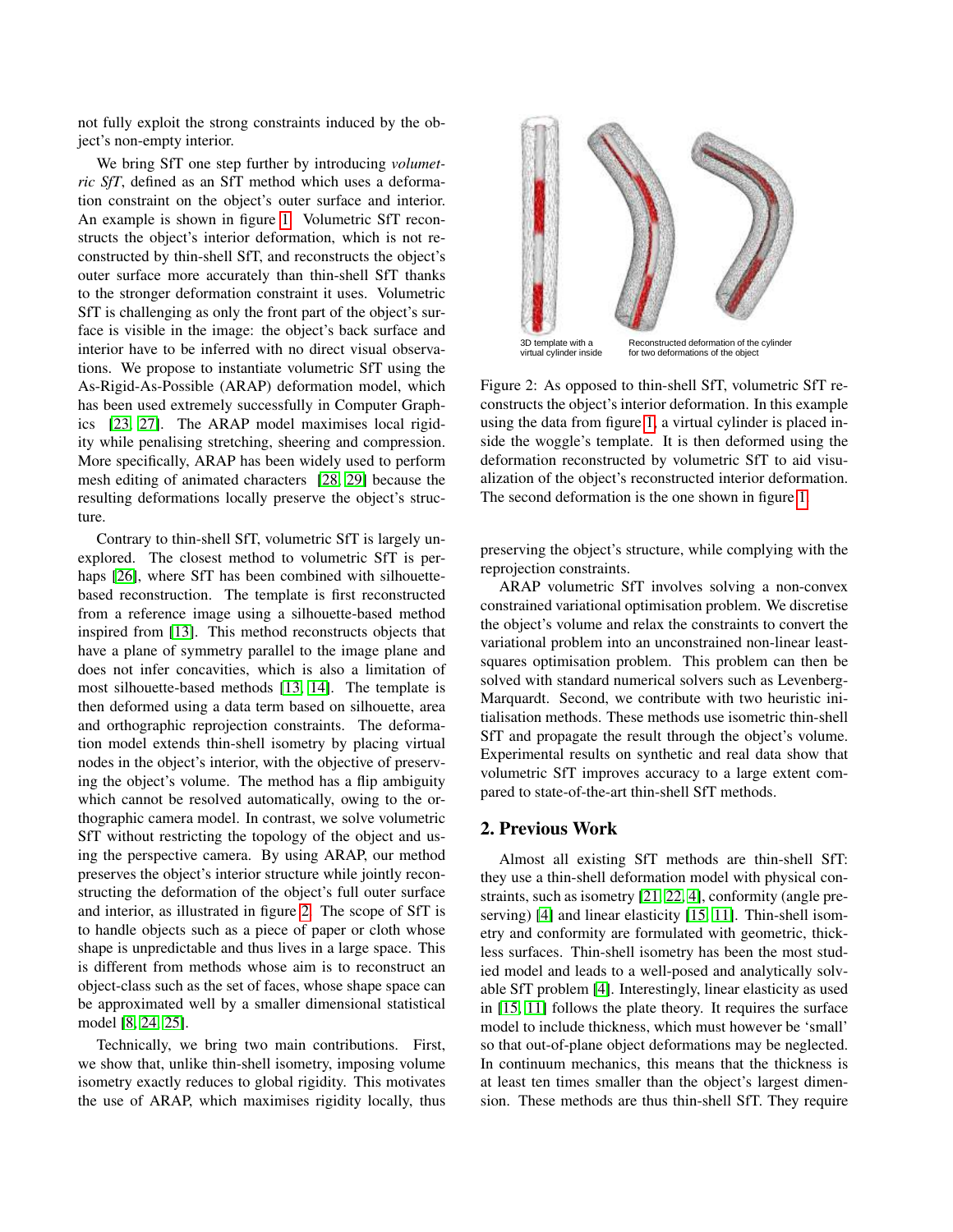one to provide the Young modulus of the object's material and, more importantly, boundary conditions expressed as a set of known 3D point coordinates, which may restrict their applicability. We propose volumetric SfT which, in contrast to thin-shell SfT, recovers the deformation of the object's outer surface and interior, does not restrict the object's shape to follow the plate theory, does not require knowing the Young modulus and does not need boundary conditions. A related goal was pursued in [\[26\]](#page-8-10) where a silhouette-based method was combined with SfT. However, as discussed in the introduction in detail, this method requires stronger image cues, including silhouette and point correspondences, and recovers two-way ambiguous shape solutions. In contrast, volumetric SfT only requires point correspondences and produces a unique solution.

### 3. Modelling

Notation. We use Greek letters for functions and bold letters for vectors and matrices. Scalars are in regular italics. We use calligraphic letters for sets, and  $|\mathcal{A}|$  for the size of set A. We use the operator  $J_{\varphi}$  for the Jacobian of  $\varphi$ .

Geometric model. Figure [3](#page-2-0) shows a general diagram of volumetric SfT extending an existing thin-shell framework [\[4,](#page-8-0) [7\]](#page-8-19). We denote the 3D template as the volume  $\mathcal{V}_T \subset \mathbb{R}^3$ , the unknown deformed volume as  $\mathcal{V}_S \subset \mathbb{R}^3$ , and their respective outer surfaces as  $\partial \mathcal{V}_T$  and  $\partial \mathcal{V}_S$ . We denote as  $S \subset \partial V_S$  the deformed object's visible surface part, *i.e.* the part which is directly observed in the input image  $\mathcal{I} \subset \mathbb{R}^2$ , and  $\mathcal{T} \subset \partial \mathcal{V}_T$  the corresponding part in the template surface. We use a 2D surface parameterisation space  $F$ , called the flattened template. This allows us to represent the template's outer surface  $\partial \mathcal{V}_T$  by a known invertible embedding  $\Delta \in C^2(\mathcal{F}, \mathbb{R}^3)$ . In practice,  $\mathcal F$  and  $\Delta$  may be computed from  $\partial \mathcal{V}_T$  by any flattening method; we use conformal flattening [\[3\]](#page-8-20). Using  $F$ , the unknown deformed surface  $S$  may be represented by an embedding  $\varphi \in C^2(\mathcal{F}, \mathbb{R}^3)$ . The deformation between  $\mathcal{V}_T$  and  $\mathcal{V}_S$  is the unknown mapping  $\psi \in C^2(\mathcal{V}_T, \mathbb{R}^3)$ .

The task in volumetric SfT is not only to compute the volume  $V_S$  of the deformed object, but to find a full volume deformation function  $\psi \in C^2(\mathcal{V}_T,\mathbb{R}^3)$ , matching points between the object's template and deformed states. This is a challenging task, as most of  $\mathcal{V}_S$  is not directly observed in the image: assuming the object is opaque, the only visual information comes from the outer surface's visible part. The surface embedding  $\varphi$  may of course be directly recovered from the volume deformation  $\psi$  computed by volumetric SfT as  $\varphi = \psi \circ \Delta$ . Depending on the formulation, thinshell SfT computes either the surface embedding  $\varphi$  [\[4\]](#page-8-0) or a 3D surface deformation, which is a restriction of  $\psi$  to  $\partial \mathcal{V}_T$ [\[16\]](#page-8-1). The full volume deformation  $\psi$  cannot be directly recovered in either case. Our initialisation strategy for volumetric SfT involves inferring  $\psi$  from  $\varphi$  through two new

<span id="page-2-0"></span>



Figure 3: General diagram of volumetric SfT. The visible surface part is shown in blue.

solutions which we name volume interpolation.

Finally, we define as  $\eta \in C^2(\mathcal{F}, \mathbb{R}^2)$  the registration warp between  $\mathcal F$  and the image. The warp  $\eta$  may be estimated automatically from point correspondences [\[19,](#page-8-21) [18\]](#page-8-22). Estimating the warp directly gives two pieces of information. First, it identifies the subset  $\mathcal{G} \subset \mathcal{F}$  corresponding to the surface's visible part in the flattened template. Second, it establishes the *reprojection constraint* on  $\varphi$  and  $\psi$  as:

<span id="page-2-2"></span>
$$
\eta = \Pi \circ \varphi = \Pi \circ \psi \circ \Delta,\tag{1}
$$

where Π denotes perspective projection in coordinates normalised with respect to the camera's intrinsics  $\Pi(Q)$  =  $\frac{1}{Q_z}(Q_x \ Q_y)^\top$  with  $\mathbf{Q} = (Q_x \ Q_y \ Q_z)^\top$ .

Deformation model. Thin-shell isometry allows SfT to resolve the visible surface part uniquely [\[4\]](#page-8-0) and to extrapolate the non-visible surface part [\[16\]](#page-8-1). Applied to an object's interior volume, isometry yields the following differential constraint on the mapping  $\psi$ :

<span id="page-2-1"></span>
$$
\mathbf{J}_{\psi}^{\top}\mathbf{J}_{\psi} = \mathbf{I}_{3\times 3}.
$$
 (2)

According to the Mazur-Ulam theorem [\[20\]](#page-8-23), equation [\(2\)](#page-2-1) constrains  $\psi$  to be a rigid transformation. So as to model deformations, one must relax equation [\(2\)](#page-2-1). One possibility is the so-called ARAP heuristic [\[23\]](#page-8-6), which means searching for  $\psi$  such that  $\left\| \mathbf{J}_{\psi}^{\top} \mathbf{J}_{\psi} - \mathbf{I}_{3 \times 3} \right\|$ 2 is minimised over  $\mathcal{V}_T$ . We propose to combine ARAP with the reprojection constraint to preserve the object's local structure while driving its deformation to comply with the image constraints.

### 4. Volumetric SfT

We present ARAP volumetric SfT, which finds the deformation  $\psi$  that transforms the volume  $V_T$  into the unknown volume  $V_S$  whose surface is partially observed in  $\mathcal{I}$ .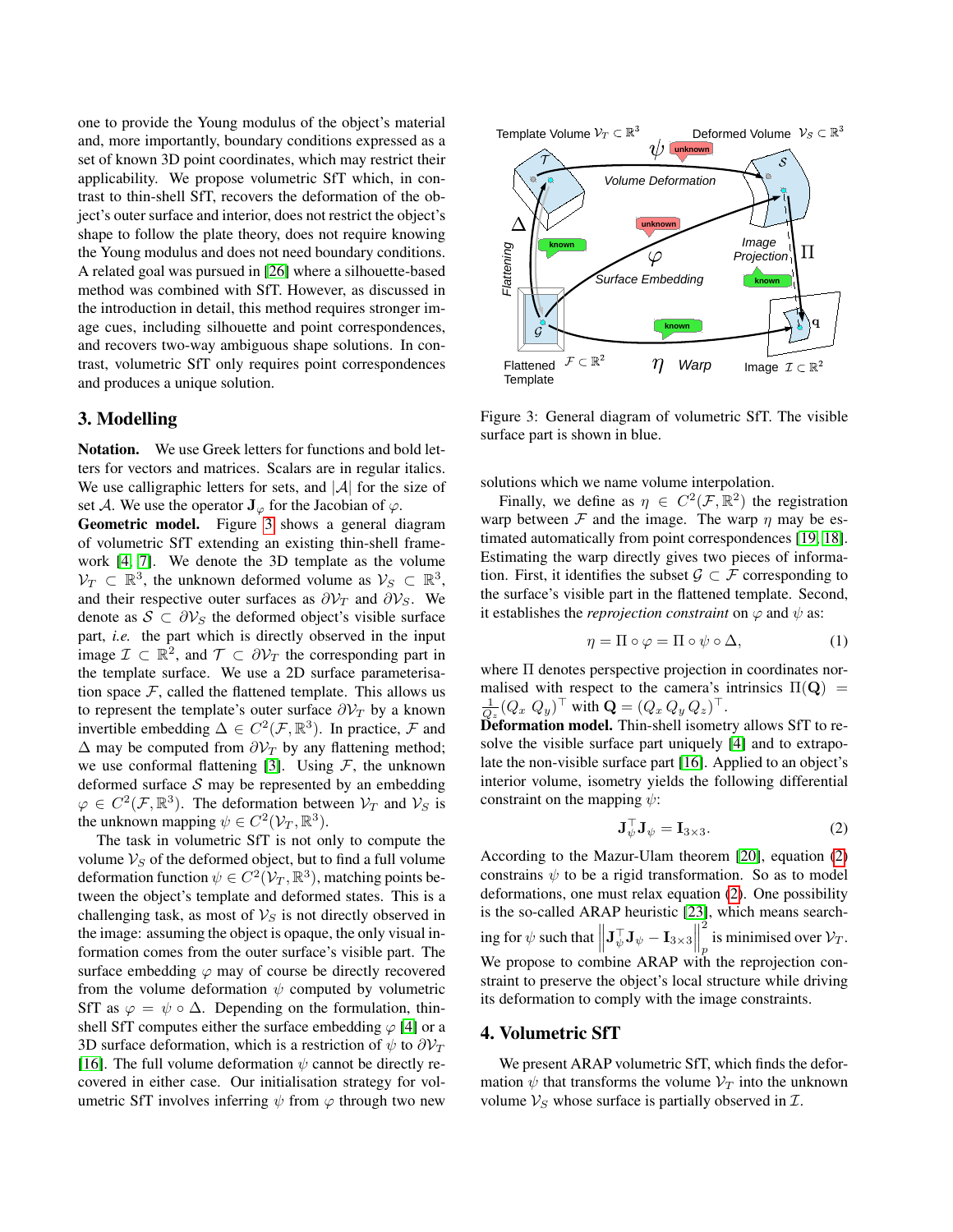#### 4.1. Formulation and Non-Convex Solution

Problem formulation. Combining the reprojection constraint [\(1\)](#page-2-2) with ARAP leads to the following variational problem:

<span id="page-3-0"></span>
$$
\min_{\psi} \rho \underbrace{\int_{\mathcal{V}_T} \left\| \mathbf{J}_{\psi}^{\top} \mathbf{J}_{\psi} - \mathbf{I} \right\|_p^2 d_{\mathcal{V}_T}}_{\text{ARAP penalty}} + (1 - \rho) \underbrace{\int_{\mathcal{G}} \left\| \eta - \Pi \circ \psi \circ \Delta \right\|_2^2 d_{\mathcal{G}}}_{\text{Reprojection}}.
$$
 (3)

The reprojection constraint is convex, but the ARAP penalty is not. Problem [\(3\)](#page-3-0) is thus difficult to solve, as it involves integrals and equality constraints. Local analytical solutions, as the ones proposed in [\[4\]](#page-8-0) for thin-shell SfT, are not applicable at non-visible points since they do not have a data term. This is because the reprojection constraint applies on the visible surface part  $S$  only, corresponding to the subset  $\mathcal G$  of the flattened template.

Discretisation and optimisation. We evenly discretise the template volume  $\mathcal{V}_T$  with a set of 3D points  $\mathcal{P}_{\mathcal{V}_T}$ . We define the deformation functional  $\epsilon_d[\psi]$ :

$$
\epsilon_d[\psi] = \frac{1}{|\mathcal{P}_{\mathcal{V}_T}|} \sum_{\mathbf{P} \in \mathcal{P}_{\mathcal{V}_T}} ||\mathbf{J}_{\psi}^{\top}(\mathbf{P})\mathbf{J}_{\psi}(\mathbf{P}) - \mathbf{I}_{3 \times 3}||_p^2.
$$
 (4)

We write  $\epsilon_r[\psi]$  over a regular discretisation  $\mathcal{P}_{\mathcal{G}}$  of  $\mathcal{G}$ :

$$
\epsilon_r[\psi] = \frac{1}{|\mathcal{P}_{\mathcal{G}}|} \sum_{\mathbf{p} \in \mathcal{P}_{\mathcal{G}}} ||\eta(\mathbf{p}) - \Pi(\psi(\Delta(\mathbf{p})))||_2^2.
$$
 (5)

Finally, we optimise the following unconstrained non-linear least-squares problem:

<span id="page-3-1"></span>
$$
\psi = \arg\min_{\psi} \rho \epsilon_d[\psi] + (1 - \rho)\epsilon_r[\psi] \qquad 0 < \rho < 1, \tag{6}
$$

where  $\rho$  is a weight that balances the ARAP penalty and the reprojection constraint.

In order to find a numerical solution to problem [\(6\)](#page-3-1), we use a parametric representation of the solution  $\psi \in$  $C^2(\mathcal{V}_T\times \mathbb{R}^n,\mathbb{R}^3)$ , where *n* is the dimension of the parameter space. Let  $\mathbf{L} \in \mathbb{R}^n$  be the parameter vector and  $\mathbf{Q} \in \mathcal{V}_T$ , we have  $\psi(\mathbf{Q}, \mathbf{L}) \in \mathcal{V}_S$ . We have multiple choices for  $\psi$ such as the popular linear basis expansion representations (the NURBS [\[17\]](#page-8-24), the Thin-Plate Splines (TPS) [\[5\]](#page-8-25), the B-Spline [\[6\]](#page-8-26), tetrahedron mesh displacements, etc.). We use the TPS representation.

Problem [\(6\)](#page-3-1) is then optimised using Levenberg-Marquardt. Iterative methods can be highly accurate but because problem [\(6\)](#page-3-1) is non-convex due to the ARAP penalty, the iterations may converge to a non-global minimum. Therefore, it is important to provide an initial solution close to the global minimum.

#### 4.2. Convex Initialisation

Our initialisation strategy finds an approximate solution  $\psi_0$  to problem [\(3\)](#page-3-0) in two main steps.

*1)* Isometric thin-shell SfT. We first compute the embedding  $\varphi$  that represents the visible surface S. We approximate the deformation from  $T$  to  $S$  by thin-shell isometry, giving the following problem reformulation:

<span id="page-3-2"></span>Find 
$$
\varphi
$$
 s.t. 
$$
\begin{cases} \mathbf{J}_{\varphi}^{\top} \mathbf{J}_{\varphi} = \mathbf{J}_{\Delta}^{\top} \mathbf{J}_{\Delta} & \text{on } \mathcal{G}, \\ \eta = \Pi \circ \psi \circ \Delta \end{cases}
$$
 (7)

where  $J_{\varphi}$  is a 3 × 2 matrix. Problem [\(7\)](#page-3-2) has an analytical solution given in [\[4\]](#page-8-0).

*2)* Volume interpolation. We use  $\varphi$  to infer  $\psi$  representing the full volume deformation. We propose two strategies.

*i) Global Smoothness (GS).* Our first strategy is based on the assumption that the deformation of the volume is smooth. We can, therefore, formulate the problem as finding the smoothest volumetric deformation such that the deformation at the surface agrees with the solution from thinshell SfT. We write the discretised transport error:

$$
\epsilon_e[\psi] = \frac{1}{|\mathcal{P}_{\mathcal{G}}|} \sum_{\mathbf{p} \in \mathcal{P}_{\mathcal{G}}} ||\varphi(\mathbf{p}) - \psi(\Delta(\mathbf{p}))||_2^2.
$$
 (8)

Because  $\varphi$  was computed in step 1), this is a linear leastsquares cost in  $\psi$ . We then compute  $\psi_0$  as the solution of the following system:

<span id="page-3-3"></span>
$$
\psi_0 = \arg\min_{\psi} \alpha \epsilon_e[\psi] + (1 - \alpha)\epsilon_s[\psi] \quad 0 < \alpha < 1,\tag{9}
$$

where  $\epsilon_s = \iint \left( \frac{d^2 \psi}{dp^2} \right) \frac{2}{2} dp$  is a smoothing term called the bending energy and  $\alpha$  is a weight balancing the transport error and smoothness. As in the non-convex solution, we use a TPS representation of  $\psi$ . The bending energy is then a quadratic function of the TPS parameters [\[5\]](#page-8-25), making problem [\(9\)](#page-3-3) linear least-squares, thus convex and easily solvable. GS is a natural way of initialising  $\psi$  from  $\varphi$ , but as smoothness is the only constraint it uses to propagate the visible surface deformation, it may spoil the object's inner local structure by causing local shear, shrinking and extension. Our second volume interpolation method addresses this issue.

*ii) Local Rigidity (LR).* This method is based on the idea that from thin-shell SfT, we can compute a local rigid transform at every point on the visible surface to propagate shape through the object's volume, in an ARAP manner. The key idea is to initialise  $\psi$  on the surface's visible part from  $\varphi$ , and use local rigidity to iteratively 'complete'  $\psi$ . This is implemented by iteratively drawing local rigid transformations to locally extrapolate the deformation. Concretely, we first find correspondences to all points in  $\mathcal{P}_{\mathcal{V}_T}$  (which may be seen as a discretisation of  $\psi$ ) and then fit a continuous parametric representation of  $\psi$ . We write the corresponding point of  $\mathbf{P} \in \mathcal{P}_{\mathcal{V}_T}$  as  $\mathbf{Q}(\mathbf{P})$ .

We first use Delaunay triangulation of the point set  $\mathcal{P}_{V_T}$ to define a tetrahedral mesh. A given tetrahedron has four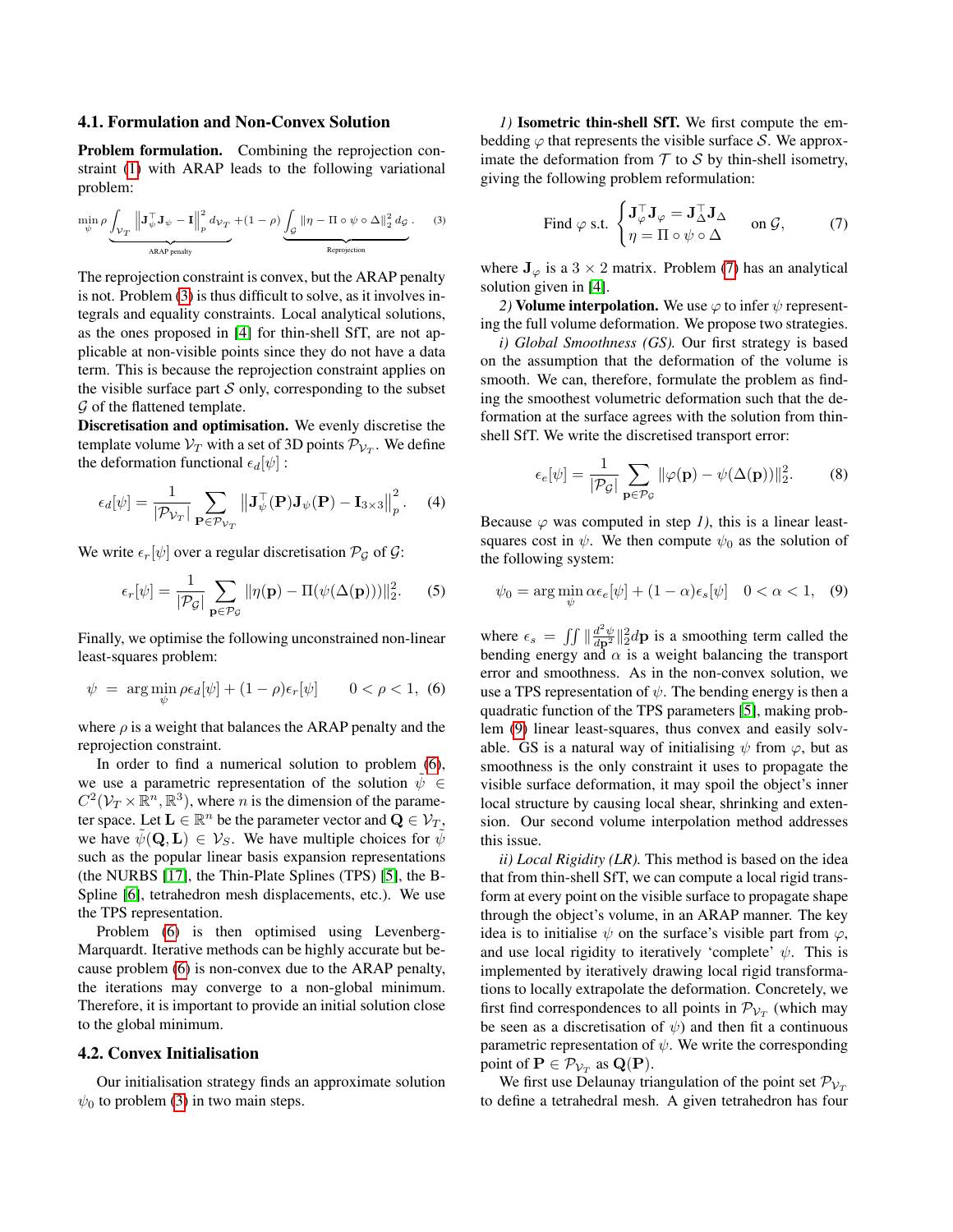vertices, which we denote as  $P_{n_1}$ ,  $P_{n_2}$ ,  $P_{n_3}$  and  $P_{n_4}$ . Drawing a local rigid transformation is achieved by se-



Figure 4: Volume interpolation using Local Rigidity.

lecting a tetrahedron which has three vertices, say the first three ones, lying in the 'completed' domain of  $\psi$ , for which  $\mathbf{Q}_{n_i} = \mathbf{Q}(\mathbf{P}_{n_i})$  exist for  $i = 1, \dots, 3$ . At the early iterations, this means that these three vertices will have to be in the surface's visible part, and that  $\mathbf{Q}_{n_i} = \varphi(\Delta^{-1}(\mathbf{P}_{n_i})),$  $i = 1, \ldots, 3$ . From these three correspondences  $\{P_{n_i} \leftrightarrow$  $\mathbf{Q}_{n_i}$ ,  $i = 1, \ldots, 3$ , we fit a rigid transform  $\Omega$  in the least-squares sense using [\[12\]](#page-8-27). Completing  $\psi$  by local rigidity is then simply done by setting  $\mathbf{Q}(\mathbf{P}_{n_4}) = \Omega(\mathbf{P}_{n_4})$ . At each iteration, we cycle through all tetrahedra with three vertices lying in the completed domain of  $\psi$ . This obviously causes the fourth vertex of many tetrahedra to receive multiple predictions, as several tetrahedra may share it as their single unknown vertex. In order to approximate ARAP as best possible, we keep the prediction for which  $\Omega$  was fitted with the lowest error. We stop the iterations when all points in  $\mathcal{P}_{\mathcal{V}_T}$  have been given a correspondence. State one is the construction of the state of the state of the state one is the constrained as being a termined one in the constrained as being the state of the state of the state of the state of the state of the state of

We finally define the discretised transport error:

$$
\epsilon'_{e}[\psi] = \frac{1}{|\mathcal{P}_{\mathcal{V}_T}|} \sum_{\mathbf{P} \in \mathcal{P}_{\mathcal{V}_T}} \| \mathbf{Q}(\mathbf{P}) - \psi(\mathbf{P}) \|_2^2, \qquad (10)
$$

and obtain  $\psi_0$  as the solution of the following optimisation problem:

<span id="page-4-0"></span>
$$
\psi_0 = \arg\min_{\psi} \alpha \epsilon'_e[\psi] + (1 - \alpha)\epsilon_s[\psi] \quad 0 < \alpha < 1,\tag{11}
$$

where  $\alpha$  is a weight balancing the transport error and smoothness. Equation [\(11\)](#page-4-0) is linear least-squares, thus convex and easily solved.

### 5. Experimental Results

We report experiments with synthetic data and three sets of real data with different geometries and materials: a woggle, a sponge and an arm. The refinement solution [\(3\)](#page-3-0) is tested using the L1 and L2 norms, and is then called L1 refinement and L2-refinement respectively. The two initialisation solutions are called GS-initialisation and LRinitialisation. We also compare with two isometric thin-

<span id="page-4-1"></span>

Figure 5: Synthetic data experiments.The graphs on the left show the 3D volume error and the ones on the right show the error on the 3D visible surface.

representative of the state-of-the-art in the introduction. We use a constant weight  $\rho = 0.005$  in the refinement problem [\(6\)](#page-3-1) (for both L1-refinement and L2-refinement) and a constant weight  $\alpha = 0.0001$  in both equation [\(9\)](#page-3-3) for GSinitialisation and equation [\(11\)](#page-4-0) for LR-initialisation. We noticed that the algorithms were not very sensitive to these values up to an order of magnitude.

### Experiments with synthetic data.

We test our method for volumetric SfT in various conditions of noise, deformation and correspondences. We simulate a box of dimension  $20 \times 20 \times 10 \text{ cm}^3$  and deform it by bending each of its layers along a vertical rule with some varying bending angle. The higher the bending angle, the more important the box's deformation. If the bending angle is zero, the box is undeformed. We then create a virtual image of the box by projecting it using a perspective camera and add noise in pixels. The default bending angle is 10 degrees.

The results are shown in figure [5,](#page-4-1) and are averages over multiple runs for each geometric configuration. The three graphs on the left column of figure [5](#page-4-1) show the 3D volume error in mm, computed as the RMSE (Root Mean Square Error) over a dense grid of points sampled over the object's outer surface and interior. The results on these graphs thus only concern the proposed volumetric SfT methods. We observe that the refinement methods all do significantly better than all initialisation methods. LR-initialisation does consistently and substantially better than GS-initialisation. This is explained by the fact that LR-initialisation follows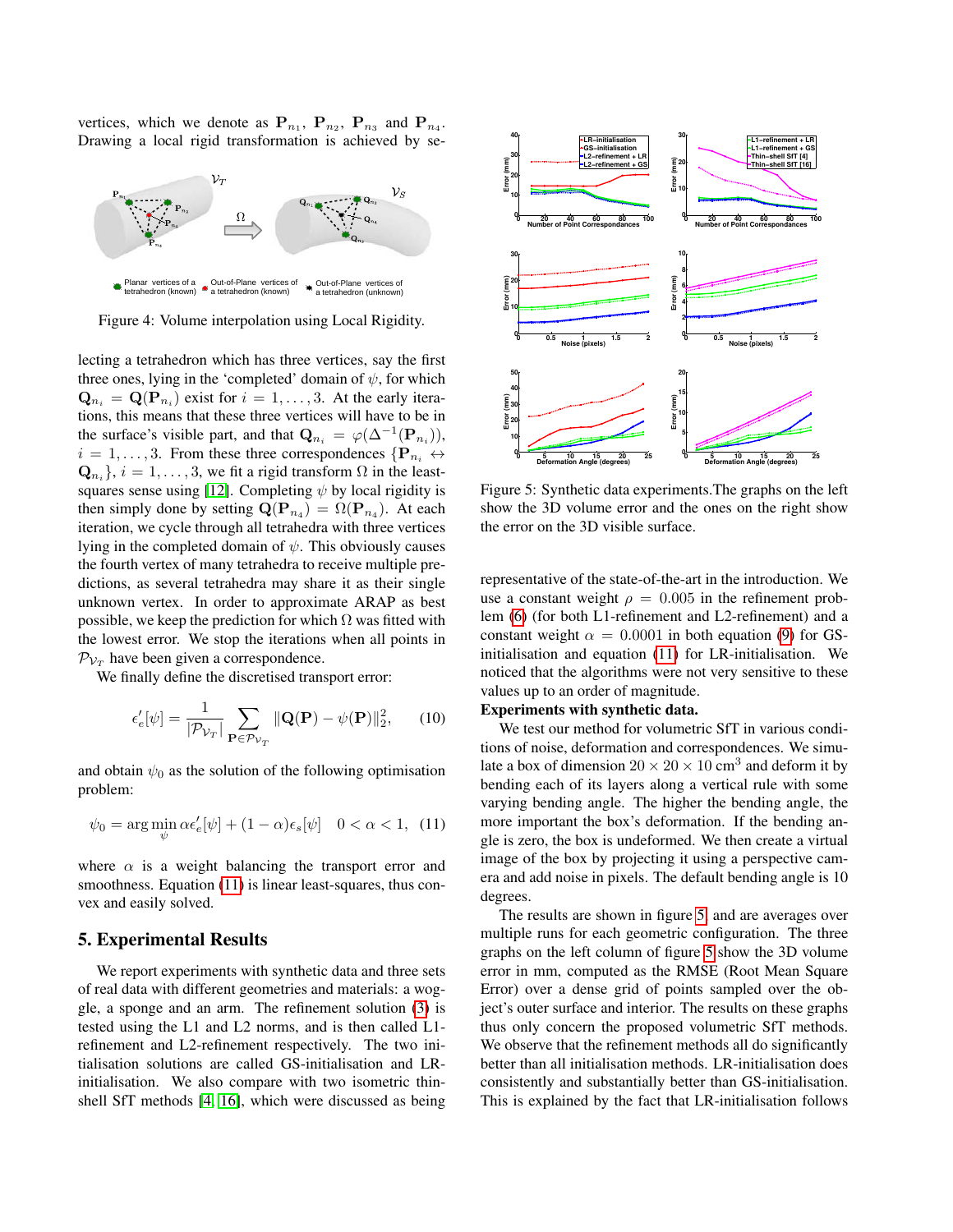<span id="page-5-0"></span>

<span id="page-5-1"></span>Figure 6: Results on the woggle. The green boxes show the best performing algorithm for each deformation level.



Figure 7: Results on the sponge. The green boxes show the best performing algorithm for each deformation level.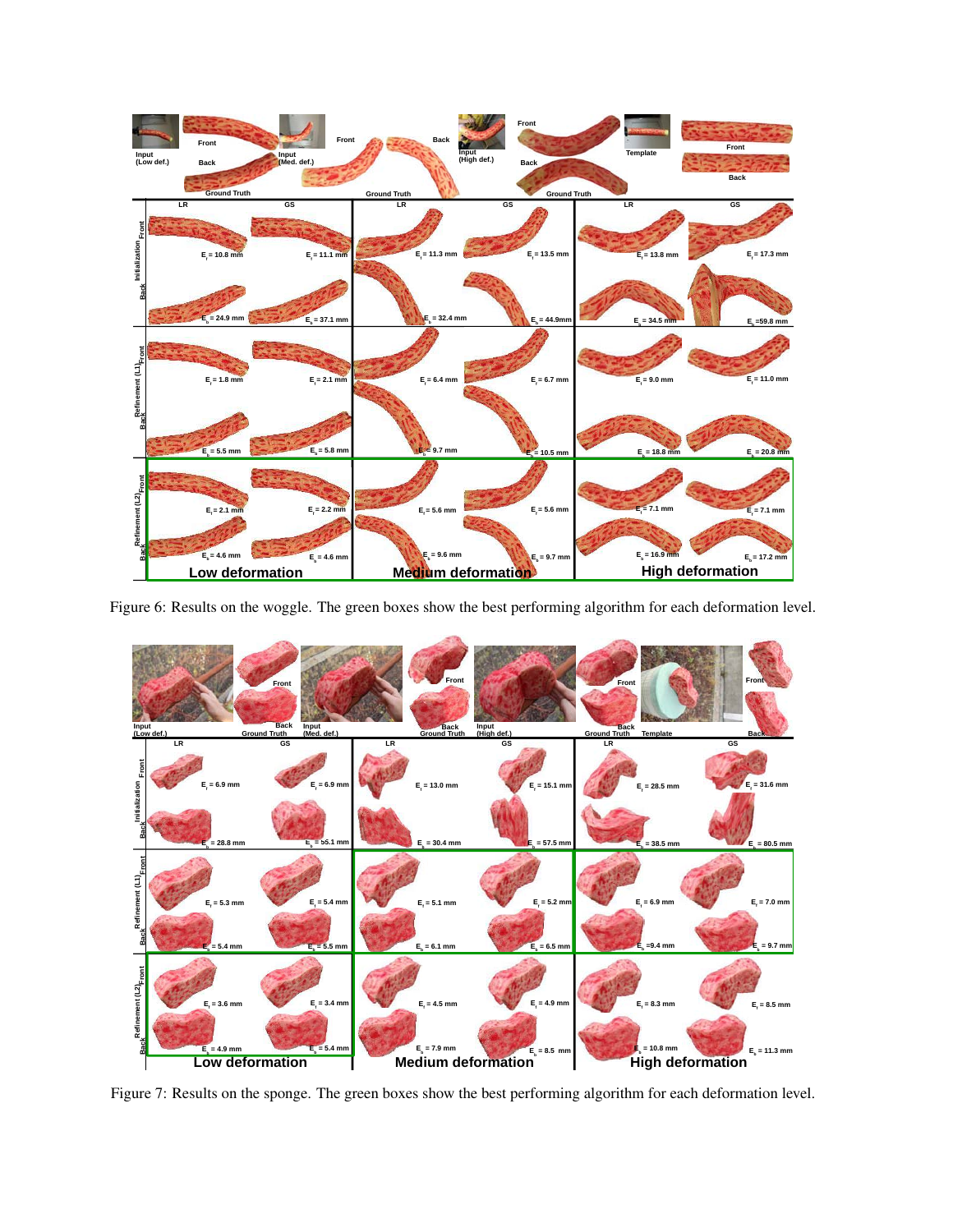the ARAP methodology for local propagation, while GSinitialisation simply uses smoothness, which is a weaker constraint. L2-refinement does generally better than L1 refinement, except when the deformation increases beyond a certain point. All methods degrade with the amount of deformation and noise. Increasing the number of points improves the refinement methods but slightly degrades the initialisation methods. The three graphs on the right column of figure [5](#page-4-1) show the visible surface error in mm, computed as the RMSE over a dense grid of points sampled over the object's visible surface. The same observations which we made for the refinement methods on the 3D volume error can be made, and the general trends also apply to the two tested thin-shell SfT methods. Importantly, we observe that volumetric SfT does consistently and in several case substantially better than thin-shell SfT, even if the measured error concerns only the visible surface part, which is theoretically handled well by both types of methods. This means that the extra constraints used in volumetric SfT compared to thin-shell SfT have a very positive influence on this part of the reconstruction too.

#### Experiments with real data.

We evaluate the performance of the methods with three real-world objects captured across a range of deformed states.

Test data and ground truth acquisition. The three objects are a foam tube called a woggle (figure [6\)](#page-5-0), a sponge (figure [7\)](#page-5-1) and a human arm (figure [8\)](#page-7-0). We construct the 3D template of each object using Photoscan, a dense rigid SfM package [\[1\]](#page-8-28). To achieve this we photograph the objects in a rigid pose from a number of different viewpoints in order to capture the full 3D geometry (we use 47, 55 and 78 images for the three objects respectively). We apply a small amount of manual post-processing to fill holes and make the templates watertight. Then we physically apply forces to the real objects to obtain a set of deformed shapes, which we grouped into three levels: low, medium and high deformation. For each level we compute the ground truth shape by photographing again the deformed object from approximately 50 viewpoints and then running Photoscan. Because Photoscan provides the reconstructed object and the pose for each camera image, this provides us with the ground truth shape of the object's outer surface (including the back surface) in camera coordinates.

Similarly to the vast majority of previous SfT methods, ours takes as input point correspondences between the 3D template and the input image. These can be computed automatically using for instance SIFT combined with outlier detection [\[19,](#page-8-21) [18\]](#page-8-22). However, to keep the results independent of the matching algorithm, we define correspondences manually. For the three objects this gives between 50 to 350 correspondences per image. We click between 30 to 40 correspondences per image and create the others using TPS interpolation [\[5\]](#page-8-25).

Performance metrics and method comparison. We calculate two types of 3D errors,  $E_f$  and  $E_b$ , both expressed in mm, for the visible and non-visible surface parts respectively, as the RMSE discrepancy between the true and reconstructed 3D points at the correspondences. For each of the three datasets, and each of the three deformation levels, the top of each figure shows the template, the input image and the ground truth shape. On each figure, the deformation goes through low, medium and high level from left to right. The rows then show the results of both initialisation methods and their use to initialisation both refinement methods, giving a total of six combinations. The 3D errors  $E_f$ , including the two thin-shell methods, are finally summarised in table [1.](#page-7-1) We observe that LR-initialisation gives consistently better results than GS-initialisation, which is in accordance with our observations made on simulated data. The difference becomes very important for stronger deformations. This has a very small impact on the refinement results, for both refinement methods. We can observe small differences between the two refinement methods. However, refinement+LR converges faster than refinement+GS because LR-initialisation is closer to the correct solution. However, none of them is consistently better than the other, even if for the woggle L2-refinement is slightly more accurate, whereas for the sponge and arm L1-refinement is slightly more accurate. The 3D error  $E_f$  for volumetric SfT for both refinement methods is consistently smaller than for thin-shell SfT. Depending on the dataset and the deformation level, it is between two and ten times smaller. This confirms our observations made on simulated data that, even if the surface's visible part is handled naturally by both volumetric and thin-shell SfT, the stronger volume deformation constraints used by the former allows it to obtain a much more accurate result.

The results shown in figures [6,](#page-5-0) [7](#page-5-1) and [8](#page-7-0) show that the reconstructed object shape is visually close to the true shape. This means that volumetric SfT could allow a user to handle a physical object as a proxy interactor in applications such as virtual shape editing. Quantitatively, the woggle, sponge and arm are 37 cm, 15 cm and 20 cm long, respectively. The relative highest error over the whole reconstructed volume deformation, for the highest level of deformation, is thus smaller than 5%, 7% and 5% of the objects' size, respectively. Our unoptimised MATLAB implementation on a standard desktop with 3.1GHz processor takes between 10 - 25 seconds for the refinement to converge. The computation time for LR-initialisation is 3-5 seconds while for GS-initialisation it is 1-2 seconds.

### 6. Conclusion and Future Work

We presented volumetric SfT, which reconstructs an object from a single image and a 3D template, by using de-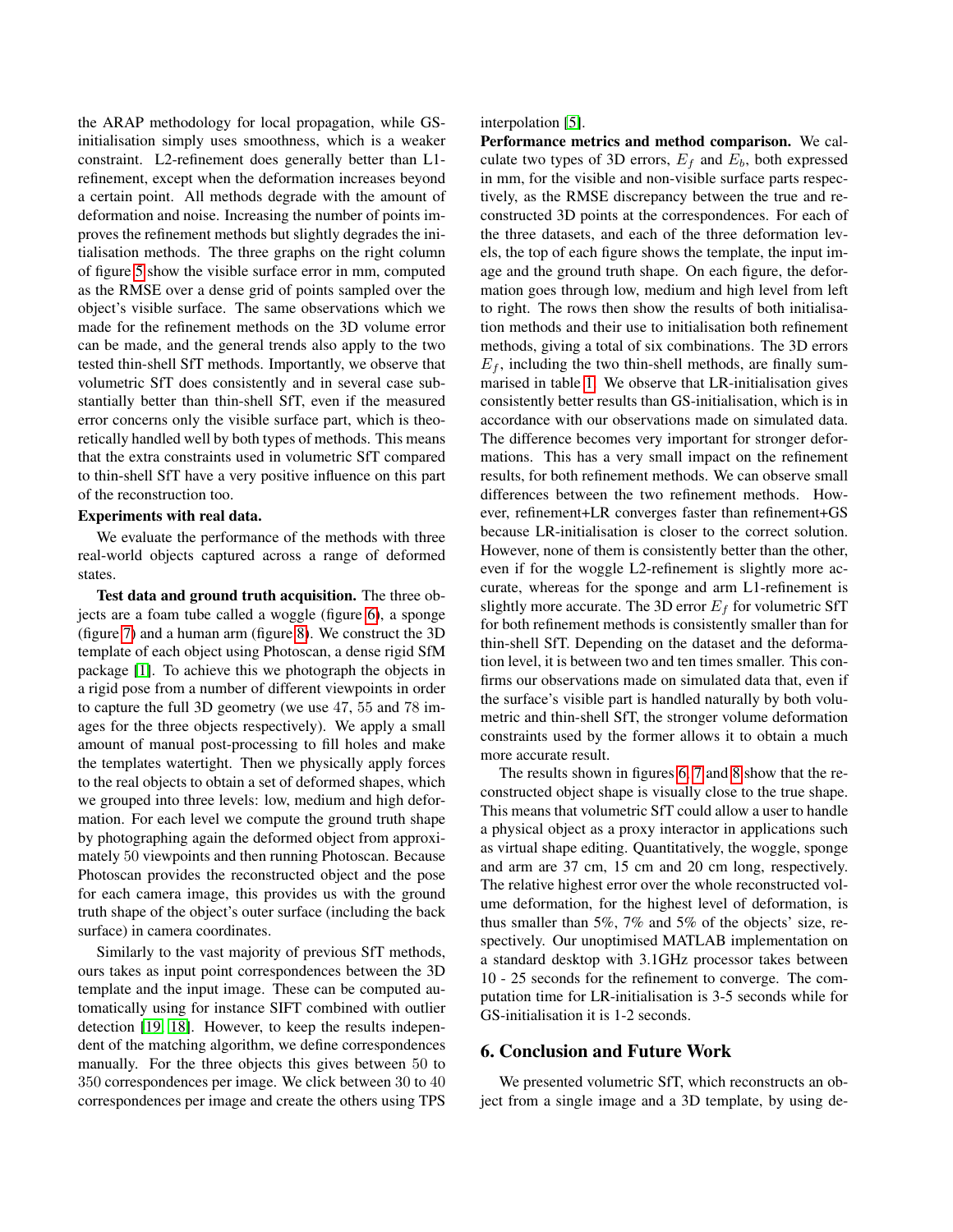<span id="page-7-0"></span>

<span id="page-7-1"></span>Figure 8: Results on the arm. The green boxes show the best performing algorithm for each deformation level.

| Error Analysis          | Tube Data |      |      | Sponge Data |      |      | Arm Data |      |      |                    |
|-------------------------|-----------|------|------|-------------|------|------|----------|------|------|--------------------|
| $(in \, mm)$            | Low       | Med. | High | Low         | Med. | High | Low      | Med. | High |                    |
| Thin-shell SfT [4]      | 11.8      | 16.0 | 19.8 | 8.0         | 15.3 | 31.8 | 18.5     | 20.1 | 33.4 |                    |
| Thin-shell SfT [16]     | 10.4      | 11.4 | 12.7 | 6.0         | 25.5 | 35.4 | 15.5     | 18.9 | 35.7 |                    |
| GS-initialisation       | 11.1      | 13.5 | 17.3 | 6.9         | 15.1 | 31.6 | 15       | 18.3 | 31.6 |                    |
| LR-initialisation       | 10.8      | 11.3 | 13.8 | 6.9         | 13.0 | 28.5 | 13.5     | 14.2 | 25.6 | <b>Input Image</b> |
| $L1$ -refinement + $GS$ | 2.1       | 6.7  | 11.0 | 5.4         | 5.2  | 7.0  | 3.4      | 4.1  | 5.2  | $Back -$           |
| $L1$ -refinement + $LR$ | 1.8       | 6.4  | 9.0  | 5.3         | 5.1  | 6.9  | 2.9      | 4.1  | 5.1  |                    |
| $L2$ -refinement + $GS$ | 2.2       | 5.6  | 7.1  | 3.4         | 4.9  | 8.5  | 3.0      | 4.5  | 7.3  | Front              |
| $L2$ -refinement + $LR$ | 2.1       | 5.6  | 7.1  | 3.6         | 4.5  | 8.3  | 2.7      | 4.2  | 6.8  |                    |

Table 1: (left) 3D visible surface error  $E_f$  for the datasets shown in figures [6,](#page-5-0) [7](#page-5-1) and [8.](#page-7-0) (right) In practice, volumetric SfT always converges with LR or GS-initialisation. But, in order to create conditions of failure, we initialised the refinement at equation [\(11\)](#page-4-0) very far from the optimal solution. Testing with the top right image led to the local minimum shown bottom right.

formation constraints on the object's outer surface and interior. Previous thin-shell SfT methods use constraints on the object's outer surface only. Volumetric SfT is thus to be used with non-empty and non-flat objects. We proposed an implementation of volumetric SfT using ARAP. Our implementation uses non-convex refinement and has an initialisation procedure following an ARAP propagation of a surface deformation obtained by thin-shell SfT through the object's volume. On method has significantly more accurate results than state-of-the-art isometric thin-shell SfT, reducing the error of an order of magnitude in some cases. ARAP volumetric SfT opens the way to doing Human-Computer Interaction using a proxy object such as a cushion and a simple monocular webcam. Volumetric SfT may also be instantiated with other deformation models, such as biomechanical models.